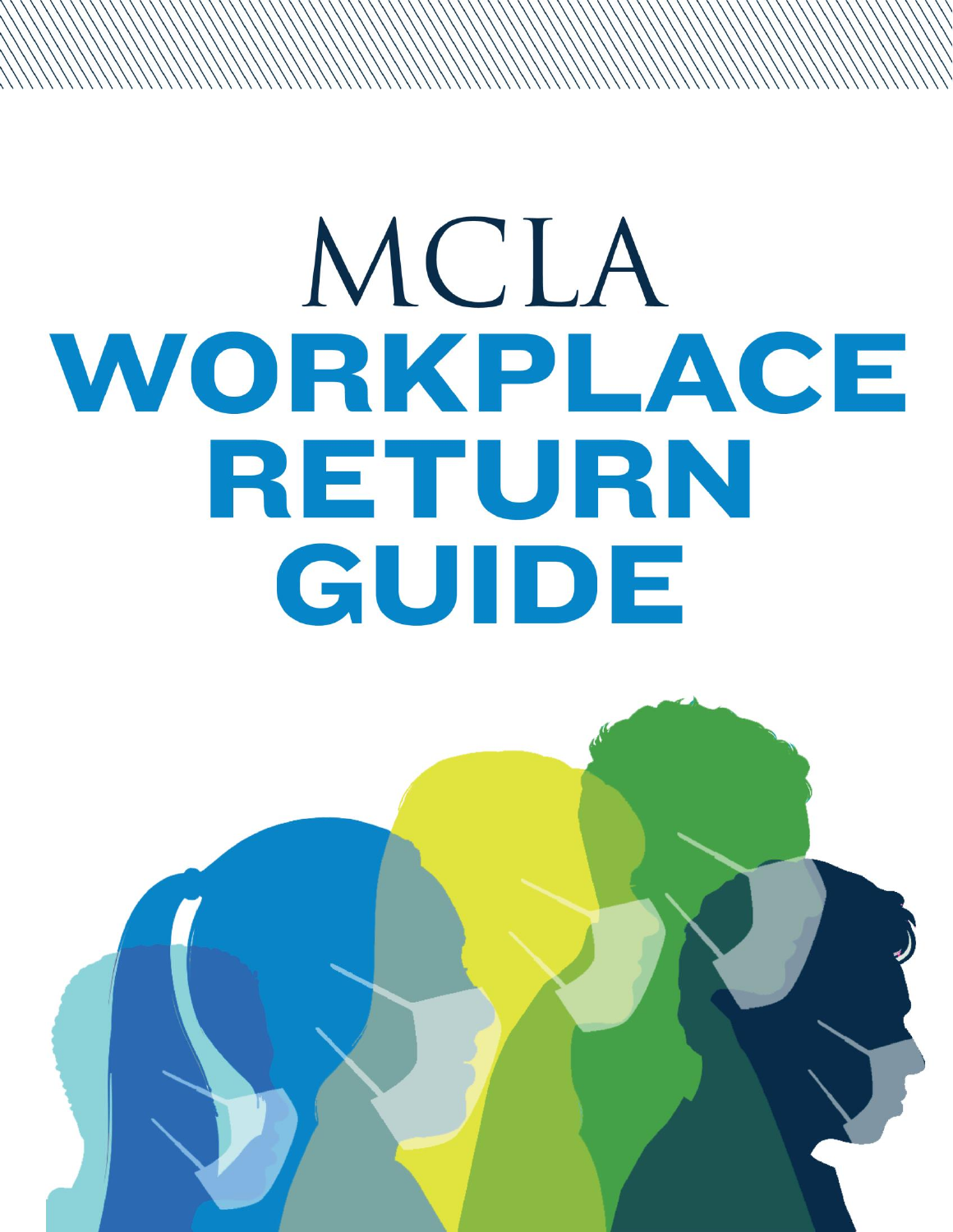## **CONTENTS** Version 1 – July 1, 2020

## **Introduction**.................................................................3

## **Symptom & Exposure Guidance**................6

# **Health & Safety Guidance**..................................7

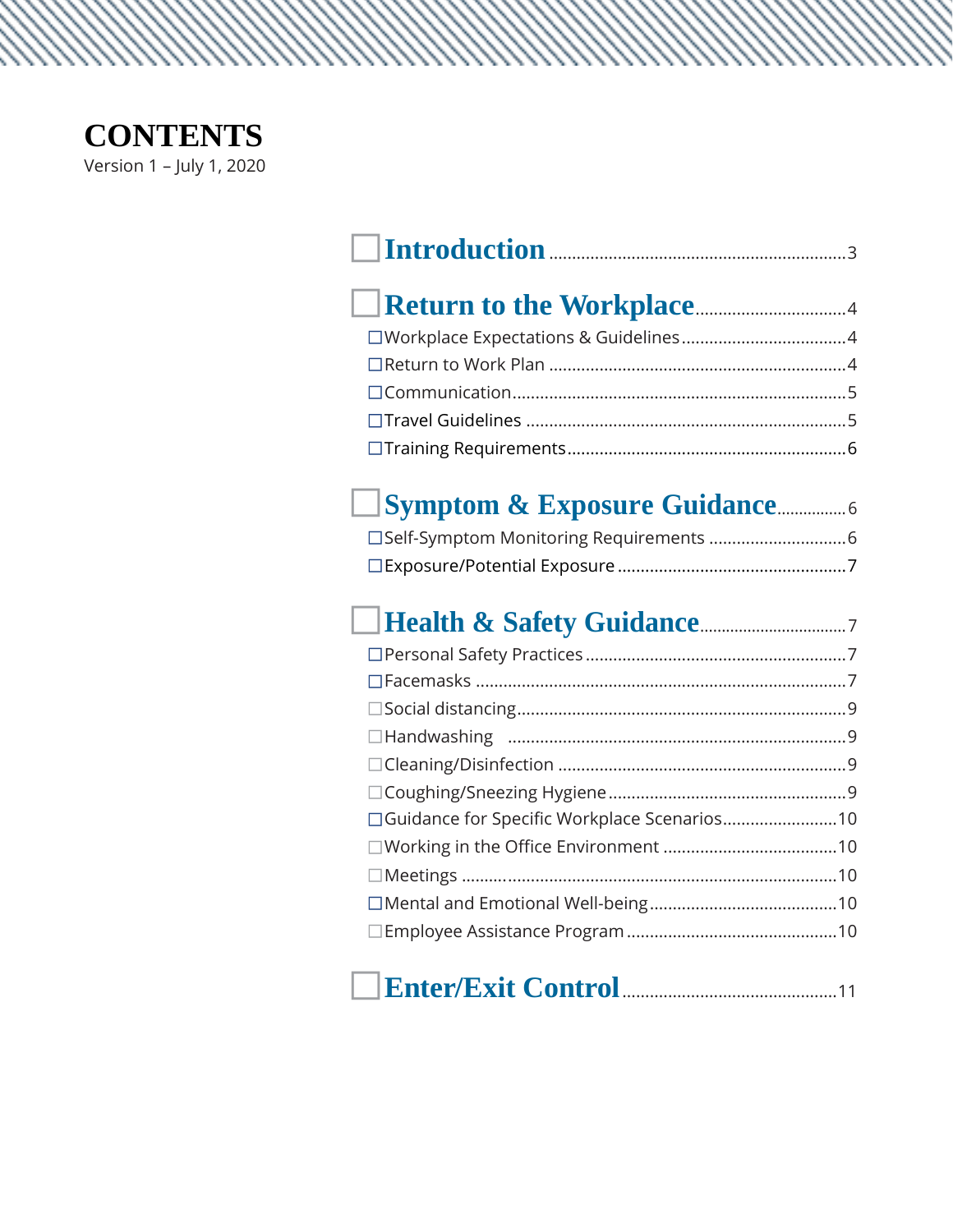## INTRODUCTION

MCLA's protocols for responding to the COVID-19 pandemic are based in providing an environment that is as safe as possible for the return to campus of our staff, faculty and students.

The primary goals for MCLA's response to the COVID-19 pandemic are to protect public health, and continue the institution's vital mission of providing a public liberal arts education.

MCLA's plans will be aligned and consistent with local orders and ordinances of the Cities of North Adams and Pittsfield, as well as Massachusetts' Phased Reopening Model. MCLA's plans will also follow recommendations from the Centers for Disease Control and Prevention (CDC), Equal Employment Opportunity Commission (EEOC), and other laws applicable to the workplace.

MCLA's approach provides a phased reentry to the workplace addressing key considerations for our workforce, workspaces and operations.

Our knowledge and understanding of the COVID-19 virus continue to evolve, and our policies and plans will be updated as appropriate as more information becomes available through guidance and orders as directed by the Governor of Massachusetts and other state and federal authorities.

 $\sqrt{ }$ CENTERS FOR DISEASE **CONTROL AND PREVENTION**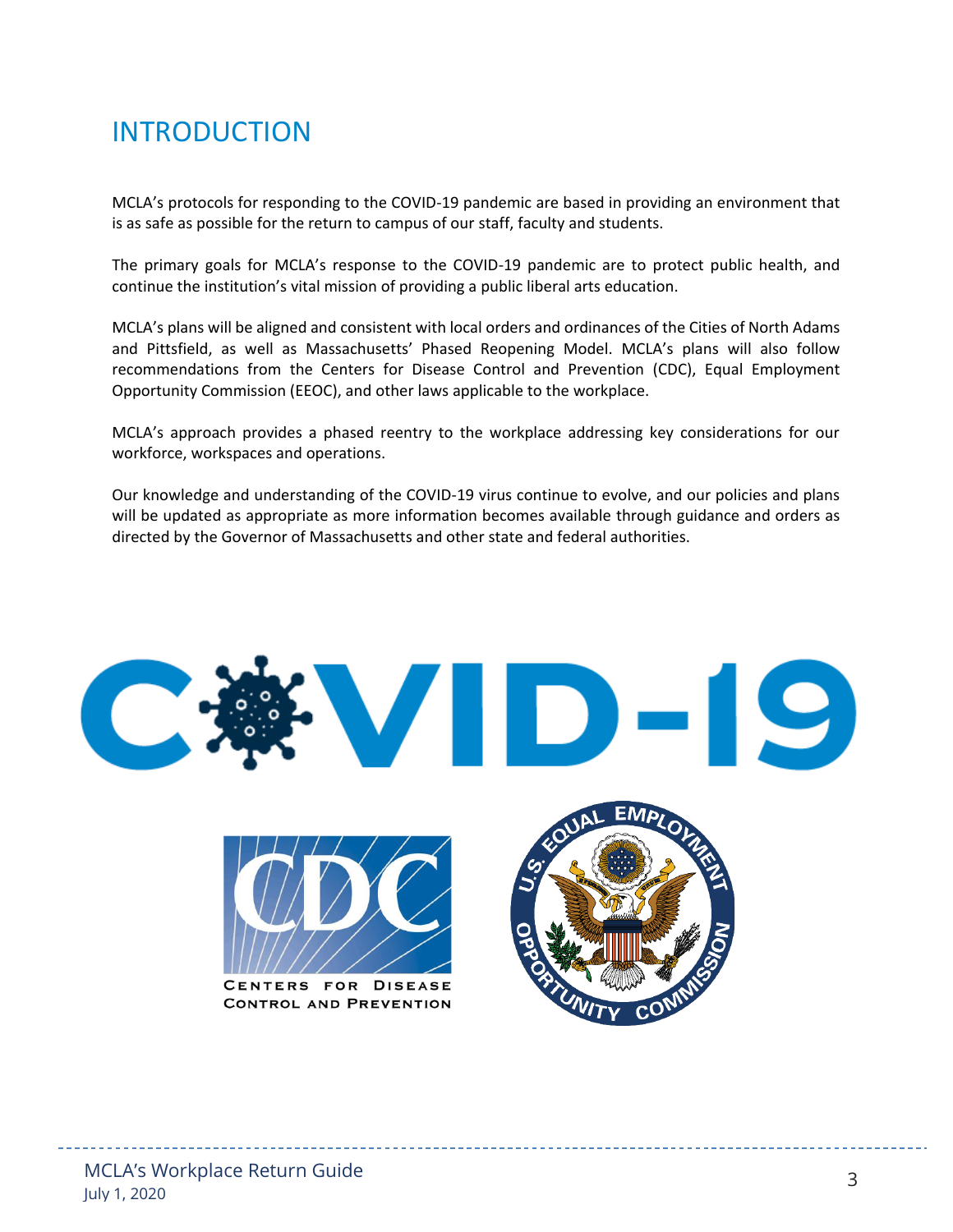## RETURN TO THE **WORKPLACE**

#### Workplace Expectations & Guidelines

All staff are expected to comply with protocols and guidelines outlined in this document as part of MCLA's return to work plans during the COVID-19 pandemic.

#### Return to Work Plan

MCLA staff will return in phases and limited capacity beginning on July 6, 2020. Return will be managed based on the operational needs specific to individual departments, the needs and challenges faced by faculty and staff, and guidance from the Commonwealth.

This phased approach may include a staggered return of staff (i.e. department staff working in the office on alternate days or weeks) to allow for the identification of unforeseen modifications to work environments, and issues that will need to be addressed.

It is anticipated that by the beginning of August staff who have not applied for and been granted the temporary ability to continue to telecommute for qualifying circumstances will return to campus. By the beginning of the Fall semester, faculty who have not applied for and been granted the temporary ability to continue to teach remotely for qualifying circumstances, will return to campus.

Regarding the ability to continue to temporarily telecommute or remotely teach, the Center for Disease Control (CDC) guidance states that adults age 65 and over and people of any age with certain serious underlying medical conditions might be at higher risk for severe illness from COVID-19. In addition, the college is aware of employees who either have a vulnerable family member with a serious underlying medical condition within the household or who lack childcare during this public health emergency. To help address these circumstances, there is a process to follow to request temporary continued telecommuting should an employee need to request an extension of their telecommuting assignment as a result of being in a high-risk category identified by the CDC, having a vulnerable family member within the immediate household in a high-risk category or having a lack of childcare.

Faculty members who need to continue to teach remotely for the Fall 2020 semester due to the circumstances mentioned above must complete MCLA's Online Training Course or OTC Refresher Course and must show appropriate and frequent use of Canvas, MCLA's learning management system.

The process outlines the medical conditions that might place a person at higher risk for severe illness from COVID-19. The communication about this process and accompanying forms to apply can be found here: [Temporary Telecommuting Continuation](http://www.mcla.edu/Assets/MCLA-Files/Student-Life/Wellness/HealthService/coronavirus/Temporary-Telecommuting-Continuation-6.22-withlinks.pdf)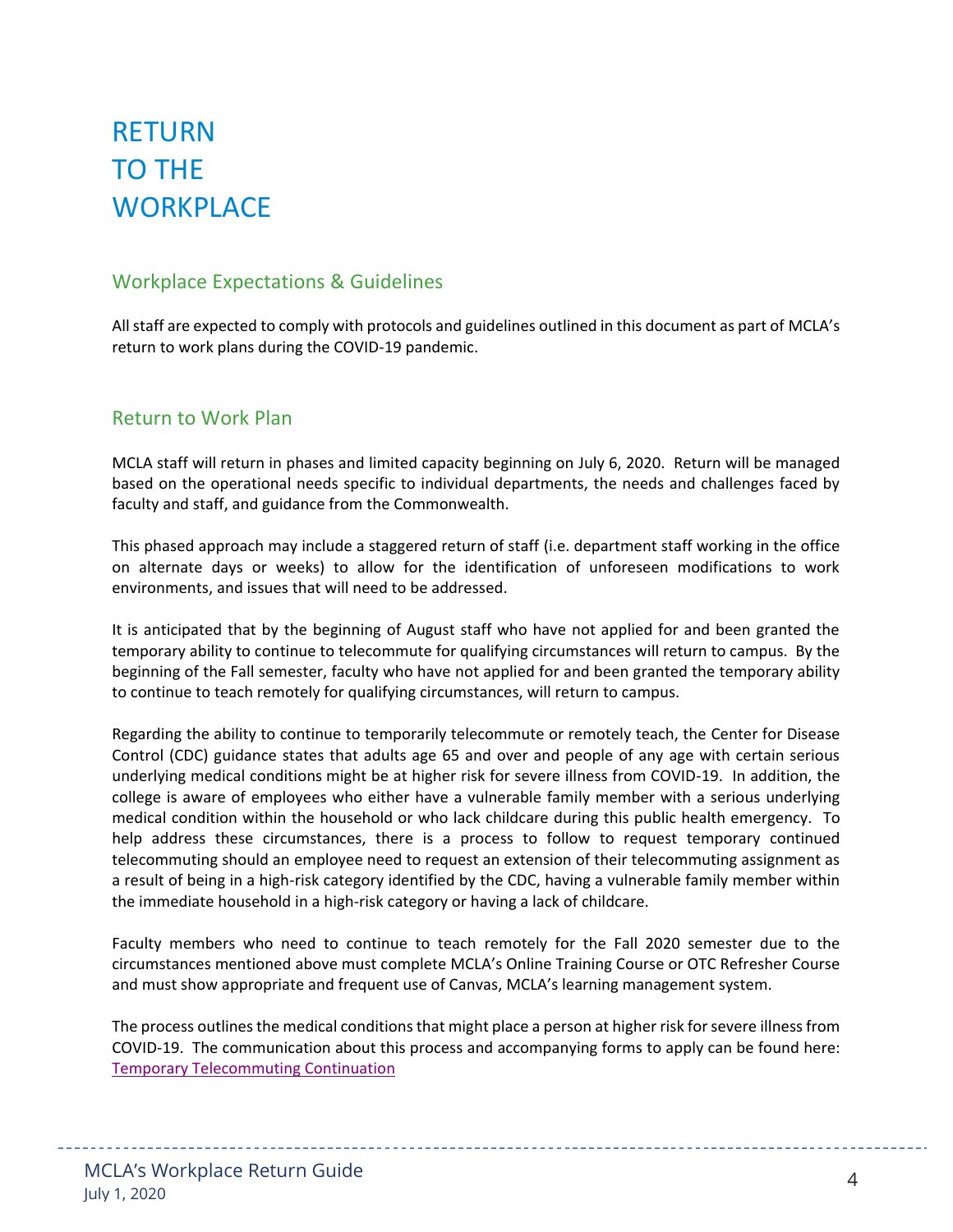Faculty and staff will not be evaluated and/or subject to disparate treatment based on vulnerable, high risk or other protected status as defined by the Equal Employment Opportunity Commission. Consideration will be given to those who are at most risk for exposure, such as those in high-risk categories or those whose jobs cannot easily accommodate social distancing.

Not all positions are feasible for telecommuting; the responsibilities of the position and operational needs of the college are among the considerations when reviewing a temporary telework/remote teaching request.

Employees who cannot successfully work from home and have child-care or other family-care needs should be informed about possible paid leave options, such as the Families First Coronavirus Response Act. Information about options available under this Act can be found at the link below. Employees interested in learning more about FFCRA leave eligibility and/or other leave options such as use of accrued, unused benefit time should contact Human Resources for assistance.

[FFCRA Poster](http://www.mcla.edu/Assets/MCLA-Files/Student-Life/Wellness/HealthService/coronavirus/FFCRA_Poster_WH1422_Non-Federal.pdf)

#### Communication

During all phases of returning to work MCLA administrators will continue to communicate regularly with staff and faculty with updates related to changes in process, protocols and local, state and federal guidelines.

All written communications, as well as updates, additional information and links, will be available on the college's [COVID-19 webpage.](http://www.mcla.edu/Student_Life/wellness/healthservices/coronavirus/index.html)

Employees should continue to contact their supervisor with questions or concerns about operating needs. As well, supervisors will continue to engage their teams, and conduct regular check-ins with employees regarding updates, well-being, protocols and practices in the work environment.

#### Travel Guidelines

Regarding travel, links to the most recent advisories from the Commonwealth and the U.S. Department of State are provided here:

[Covid-19 International Travel Advisories](https://www.mass.gov/info-details/travel-information-related-to-covid-19#international-travel-advisories-) [Travel Advisory Alert-Global level 4 health advisory issue](https://travel.state.gov/content/travel/en/traveladvisories/ea/travel-advisory-alert-global-level-4-health-advisory-issue.html)

Both state and federal government agencies advise against traveling internationally. Those who travel against advice are required to self-quarantine for 14 days upon their return. All travelers arriving to Massachusetts – including Massachusetts residents returning home – are instructed to self-quarantine for 14 days, except that, beginning July 1, 2020, travelers from Rhode Island, Connecticut, Vermont, New Hampshire, Maine, New York and New Jersey arriving in Massachusetts are exempt from the directive and need not self-quarantine for 14 days.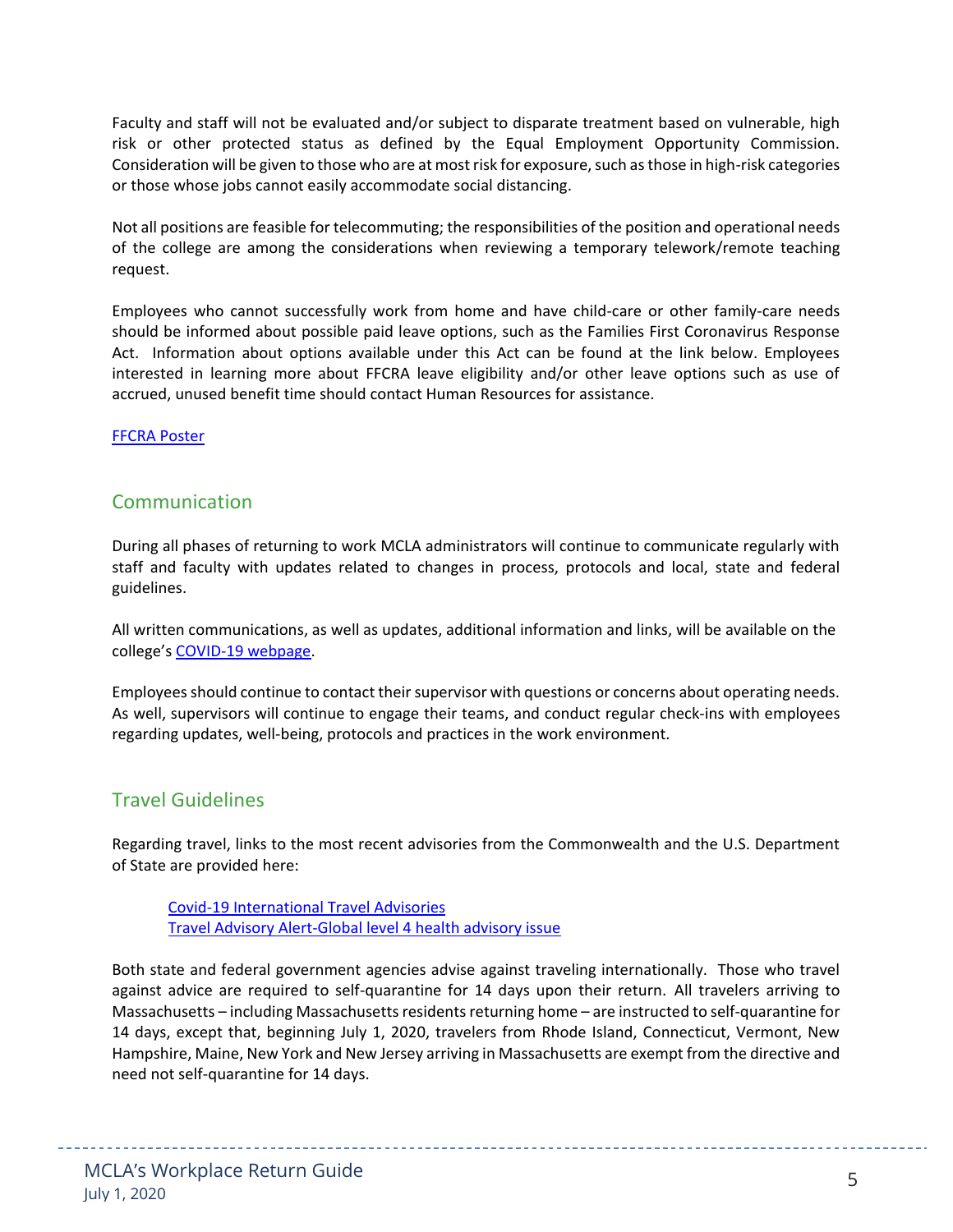If you travel internationally or to any of the states NOT listed above, please notify Human Resources. Please also register with the U.S. State Department's Smart Travel Enrollment Program (STEP) which provides access to alerts from the local embassies and Consulates.

#### Training Requirements

All faculty and staff are expected to complete training on social distancing and hygiene protocols, which will be provided through Dynamic Forms. Additional training on new protocols and practices will be provided as needed based on local, state and federal guidance.

## SYMPTOM & EXPOSURE **GUIDANCE**

#### Self-Symptom Monitoring Requirement

Faculty and staff who have been instructed to return to the workplace must conduct symptom monitoring every day before reporting to work. You must be free of ANY symptoms potentially related to COVID-19. These symptoms include one or more of the following:

- $\Box$  Cough
- $\Box$  Shortness of breath or difficulty breathing
- $\Box$  Fever
- $\Box$  Chills
- $\Box$  Congestion or runny nose
- $\Box$  Muscle or body aches
- $\Box$  Headache
- $\Box$  Sore throat
- $\Box$  Fatigue
- $\Box$  New GI symptoms (nausea/vomiting/diarrhea)
- $\Box$  New loss of taste or smell



Employees who exhibit symptoms should not report to work and should contact their primary care physician and Berkshire Health Systems (BHS) COVID-19 hotline for guidance and testing. BHS's toll-free hotline for questions regarding the novel coronavirus is open from 8 a.m. to 4:30 p.m. seven days a week at: 855-262-5465. As well, employees should contact their supervisor to notify them that they will not report to work, and to receive guidance regarding their return.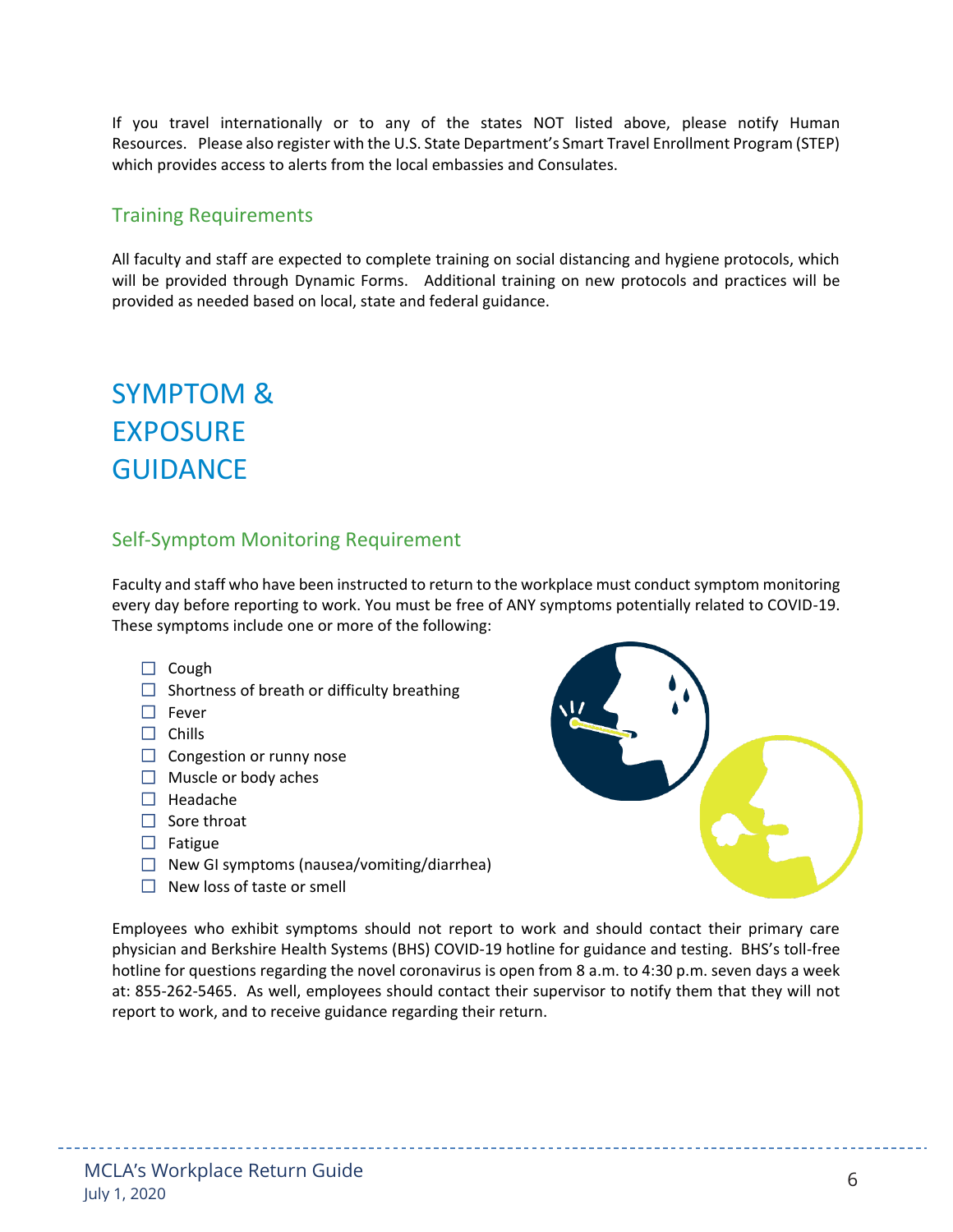#### Exposure/Potential Exposure to COVID-19

In addition to the symptoms related to COVID-19, it is important that employees consider the following questions:

- $\Box$  Have you or anyone you have been in close contact with been diagnosed with COVID-19, or been placed on quarantine for possible contact with COVID-19?
- $\Box$  Have you been asked to self-isolate or quarantine by a medical professional or a local public health official?

Employees who have been in close contact with an individual diagnosed with COVID-19 or placed on quarantine for possible contact with COVID-19, or have themselves been asked to self-isolate or quarantine, should not report to work. Contact should be made with a primary care physician and Berkshire Health Systems (BHS) COVID-19 hotline for guidance and testing. BHS's toll-free hotline for questions regarding the novel coronavirus is open from 8 a.m. to 4:30 p.m. seven days a week at: 855- 262-5465. As well, employees should contact their supervisor to notify them that they will not report to work, and to receive guidance regarding their return.

A positive COVID-19 test should be reported to Human Resources and the employee should not report to work.

## HEALTH & **SAFFTY** GUIDANCE

As a community, each of us is accountable for the health and safety of ourselves and our campus members. Maintaining the well-being of our campus community requires the collective efforts of us all. Upon return to campus, staff and faculty will receive two cloth face masks, hand sanitizer, and a contactless door opening device.

Staff and faculty are to follow the outlined practices detailed below:

#### Personal Safety Practices

Face Masks/Face Coverings: The College will provide cloth face masks to faculty and staff, and all are expected to follow Massachusetts state guidelines regarding the wearing of face masks/face coverings. Follow this link to the Governor's order: [Massachusetts Masks and Face Coverings](https://www.mass.gov/doc/may-1-2020-masks-and-face-coverings/download)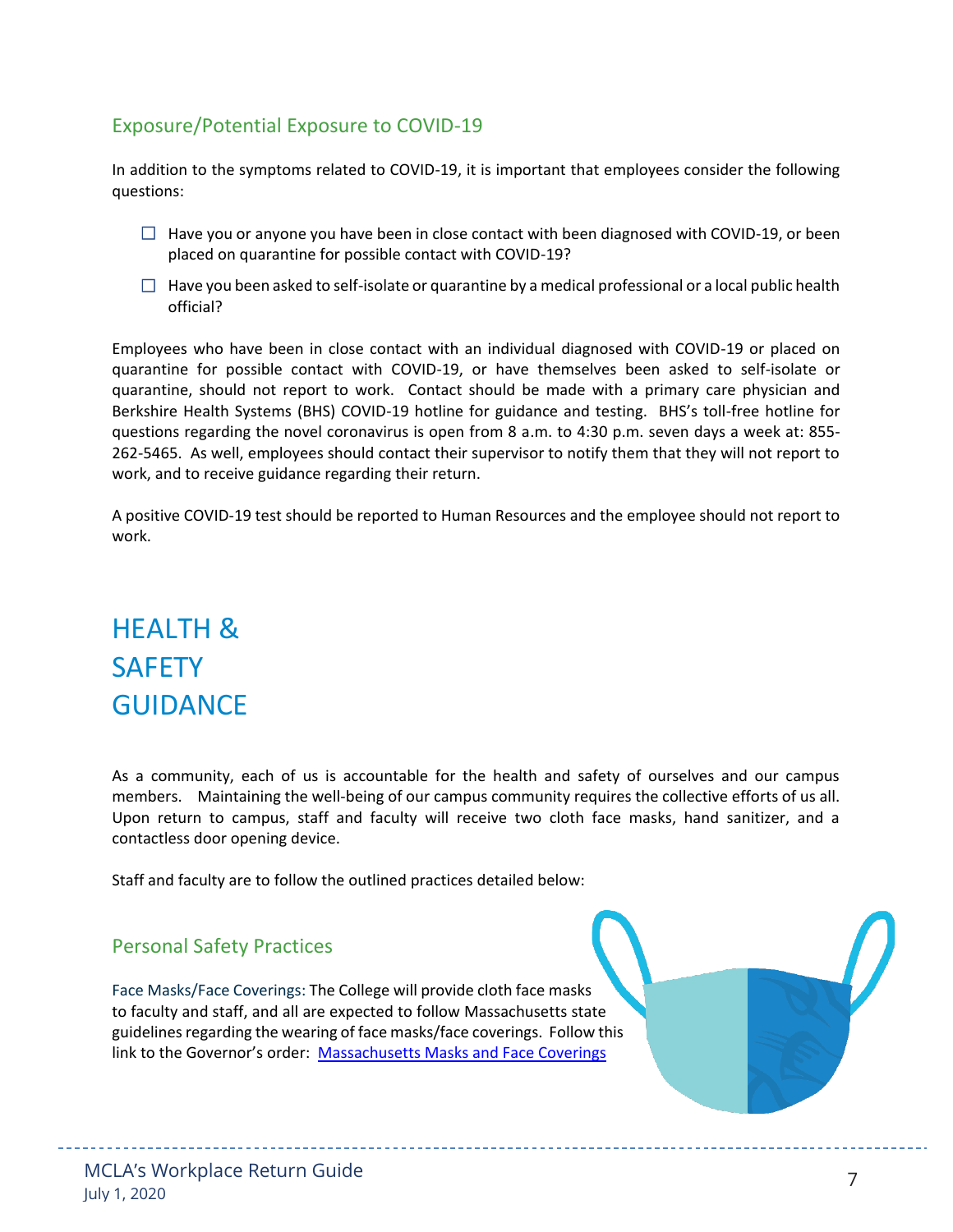Employees are expected to:

- $\Box$  report to work with an appropriate face covering
- $\Box$  have a face covering or mask with them at all times during their work day
- $\Box$  wear a face covering or mask when they cannot maintain a distance of at least six feet from another person

If employees should choose to wear disposable masks, they should be worn for one day and then must be placed in the trash.

Employees who for medical reasons cannot wear a face covering or mask should contact Human Resources.

Employees who do not wear a mask or face covering when social distancing is not possible, and who do not meet the medical criterion, will be sent home and required to use their own personal, vacation or comp time. It is our hope that this situation will not occur as we all do our best each day to protect one another from the transmission of COVID-19. For extenuating circumstances, a limited supply of disposable face masks will be available with various department administrative assistants. Employees should not be reliant on this supply.

The following instructions are provided as **guidance only and do not guarantee the prevention of transmission of the COVID-19 virus**.

#### Putting on the face covering/disposable mask:

- Wash hands or use hand sanitizer prior to handling the face covering/disposable mask.
- Ensure the face-covering/disposable mask fits over the nose and under the chin.
- Situate the face-covering/disposable mask properly with nose wire snug against the nose (where applicable).
- Tie straps behind the head and neck or loop around the ears.
- Throughout the process: Avoid touching the front of the face covering/disposable mask.

#### Taking off the face covering/disposable mask:

- Do not touch your eyes, nose, or mouth when removing the face covering/disposable mask.
- When taking off the face covering/disposable mask, loop your finger into the strap and pull the strap away from the ear, or untie the straps.
- Wash hands immediately after removing.

#### Care, storage and laundering:

- *•* Keep face coverings/disposable masks stored in a paper bag when not in use.
- *•* Cloth face coverings should not be used more than one day at a time and should be washed after use. Cloth face coverings should be properly laundered with regular clothing detergent before first use, and after each shift. Cloth face coverings should be replaced immediately if soiled, damaged (e.g. ripped, punctured) or visibly contaminated.
- *•* Disposable masks must not be used for more than one day and should be placed in the trash after your shift or if it is soiled, damaged (e.g., stretched ear loops, torn or punctured material) or visibly contaminated.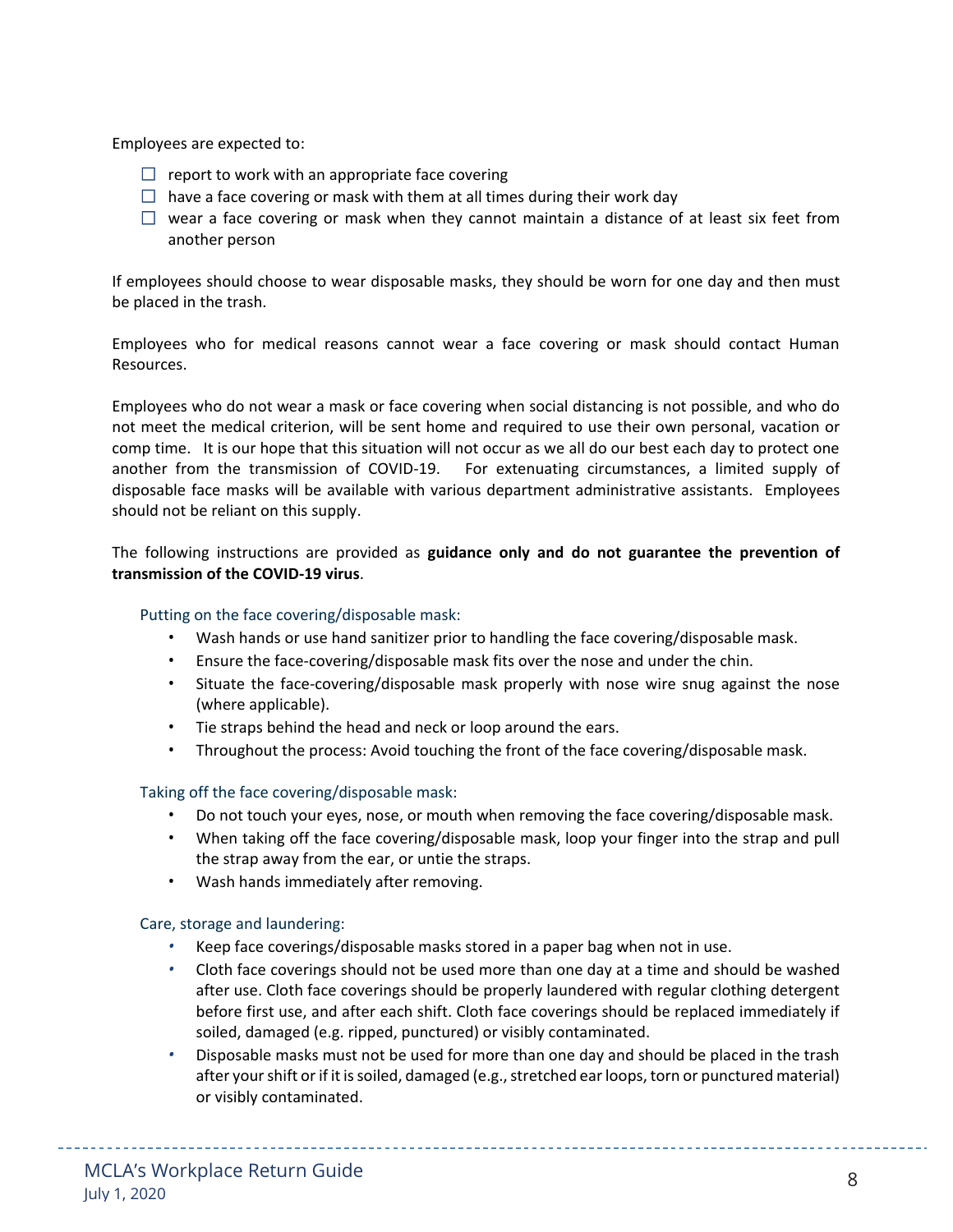For additional details regarding cloth face coverings, including how to create, wear and care for homemade face coverings, please visit the CDC website.

Social Distancing: Keeping space between you and others is one of the best tools we have to avoid being exposed to the COVID-19 virus and slowing its spread. Since people can spread the virus before they know they are sick, it is important to stay away from others when possible, even if you have no symptoms. Social distancing is important for everyone, especially to help protect people who are at higher risk of getting sick.

Employees on campus should maintain a distance of at least six feet (about 2 arms' length) from other people when able, being particularly mindful when in enclosed spaces.

For now, gatherings of 10 or more should be avoided. Technology resources should continue to be utilized for meetings, even after faculty and staff return to campus. When meeting in person is required, meeting spaces should be large enough to allow for social distancing of all attendees.

Handwashing: Wash your hands often with soap and water for at least 20 seconds especially after you have been in a public place, or after blowing your nose, coughing, sneezing, or touching your face. If soap and water are not readily available, use a hand sanitizer that contains at least 60% alcohol. Cover all surfaces of your hands and rub them together until they feel dry. Avoid touching your eyes, nose, and mouth, and wash your hands after touching your face.

Cleaning/Disinfection: Facilities teams will follow an enhanced cleaning protocol, addressing common areas as employees are phased in for return to work, and assessing needs as students return to campus. Disinfectant cleaner will be provided to departments for maintaining personal workspaces and common high-touch surfaces, such as printers, copiers, door handles, light switches, desks and tables. Employees are responsible for cleaning their personal work areas using this disinfectant cleaner.

Sharing of personal workspace and tools/devices should be avoided (e.g. phones, computer keyboards/mice, staplers, pens/pencils, markers, erasers). Where sharing occurs, employees should take measures to clean all touched surfaces before and after use.

Facilities Management will maintain hand-sanitizer stations at major building entrances, elevator stops and high-traffic areas.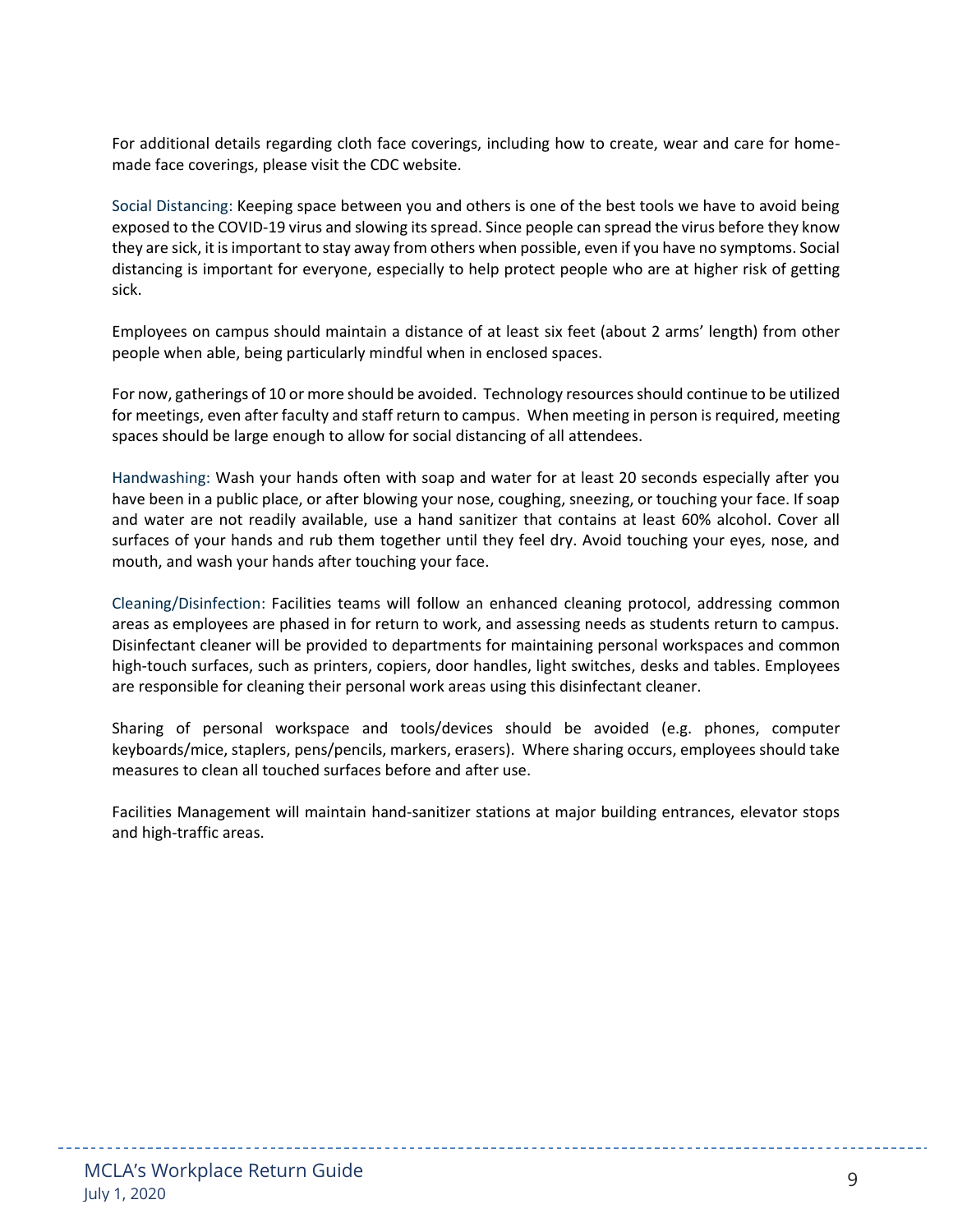Coughing/Sneezing Hygiene: If you are in a private setting and do not have on your cloth face covering, remember to always cover your mouth and nose with a tissue when you cough or sneeze or use the inside of your elbow. Then throw used tissues in the trash. Immediately wash your hands with soap and water for at least 20 seconds. If soap and water are not readily available, clean your hands with hand sanitizer.

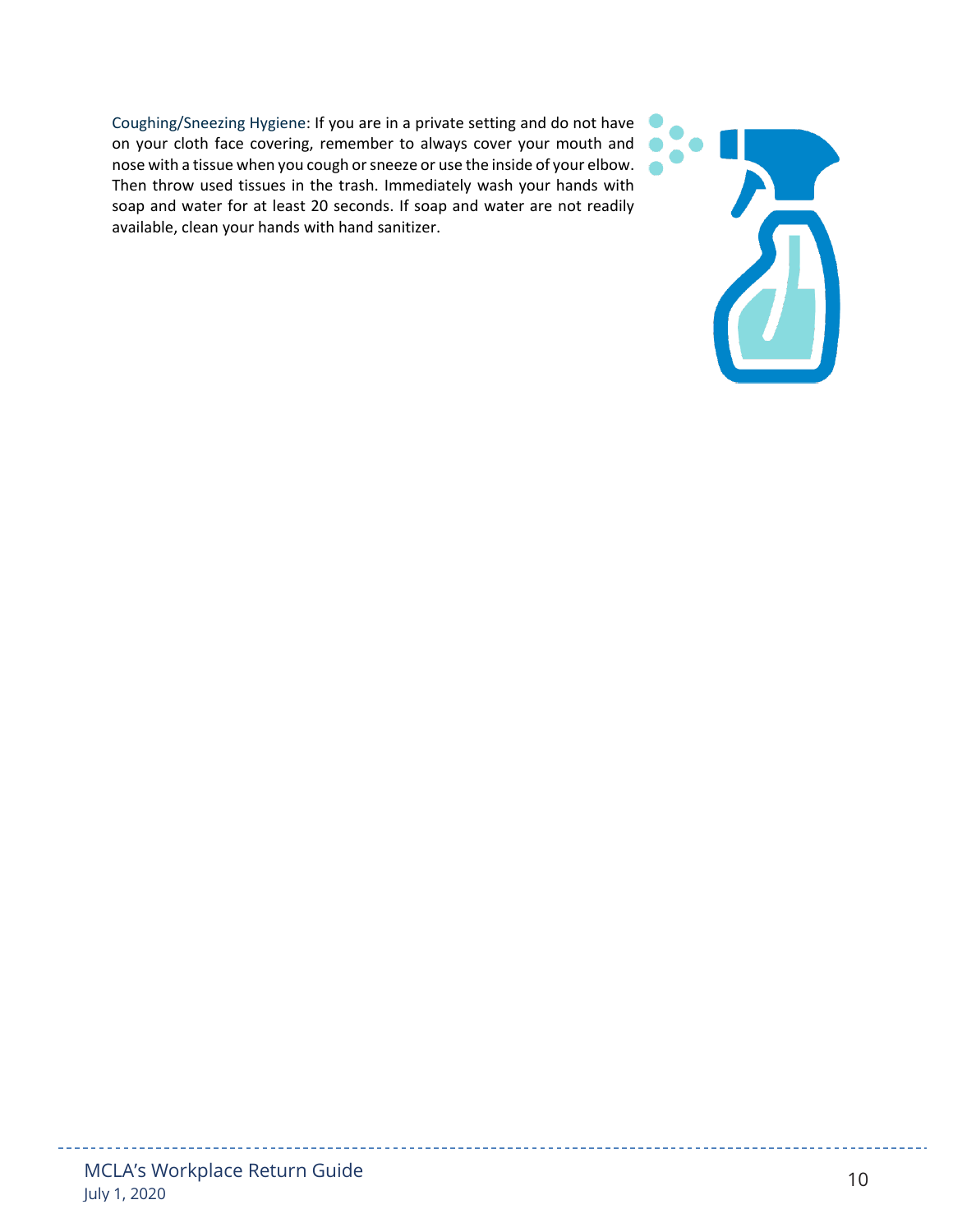## Guidance for Specific Workplace Scenarios

Working in Office Environments: Departments either have already, or will continue to, assess open work environments and meeting rooms to institute measures to physically separate and increase distance between people, such as:

- Place visual cues such as floor decals, colored tape, or signs to indicate social distancing and face covering measures.
- Place one-way directional signage for large open work spaces with multiple through-ways to increase distance between employees moving through the space.
- Consider designating specific stairways for up or down traffic if building space allows.
- Consider designating specific entrance/exit doorways.

A face covering is not required if you are working alone in your office space. Masks/face coverings should be worn when inside any MCLA facility where others are present, including walking in narrow hallways where others travel and in break rooms, conference rooms and other meeting locations.

Meetings: Convening in groups increases the risk of viral transmission. Where feasible, meetings should be held in whole or part using technology.

In person meetings are limited to the restrictions of local, state and federal orders and should not exceed 50 percent of a room's capacity, assuming individuals can still maintain six feet of separation for social distancing requirements. Departments should remove or rearrange chairs and tables or add visual cue marks in meeting rooms to support social distancing practices between attendees. All attendees should wear a mask or face covering while sharing space in a common room.

During your time on-site, you are encouraged to communicate with your colleagues and supervisors as needed by email, instant message, telephone or other available technology rather than face-to-face.

#### Mental and Emotional Well-being

Higher Ed Employee Assistance Program (EAP) is a confidential resource that is always available to employees and their families, and could be especially helpful during this stressful period. Higher Ed EAP is staffed by licensed counselors who respond quickly, with care and respect, to requests for help. It is important that each of us focuses on self-care and resiliency, and EAP has resources to assist with employee needs.

EAP can be reached by telephone at 800.252.4555 and online at [www.theEAP.com/Higher-Education-EAP.](http://www.theeap.com/Higher-Education-EAP)

Health insurance benefits also include access to mental health services and employees should avail themselves of these services as desired.

In addition, the Commonwealth website has resources relative to maintaining emotional well-being: [Massachusetts COVID-19 Well-being](https://www.mass.gov/resource/maintaining-emotional-health-well-being-during-the-covid-19-outbreak)